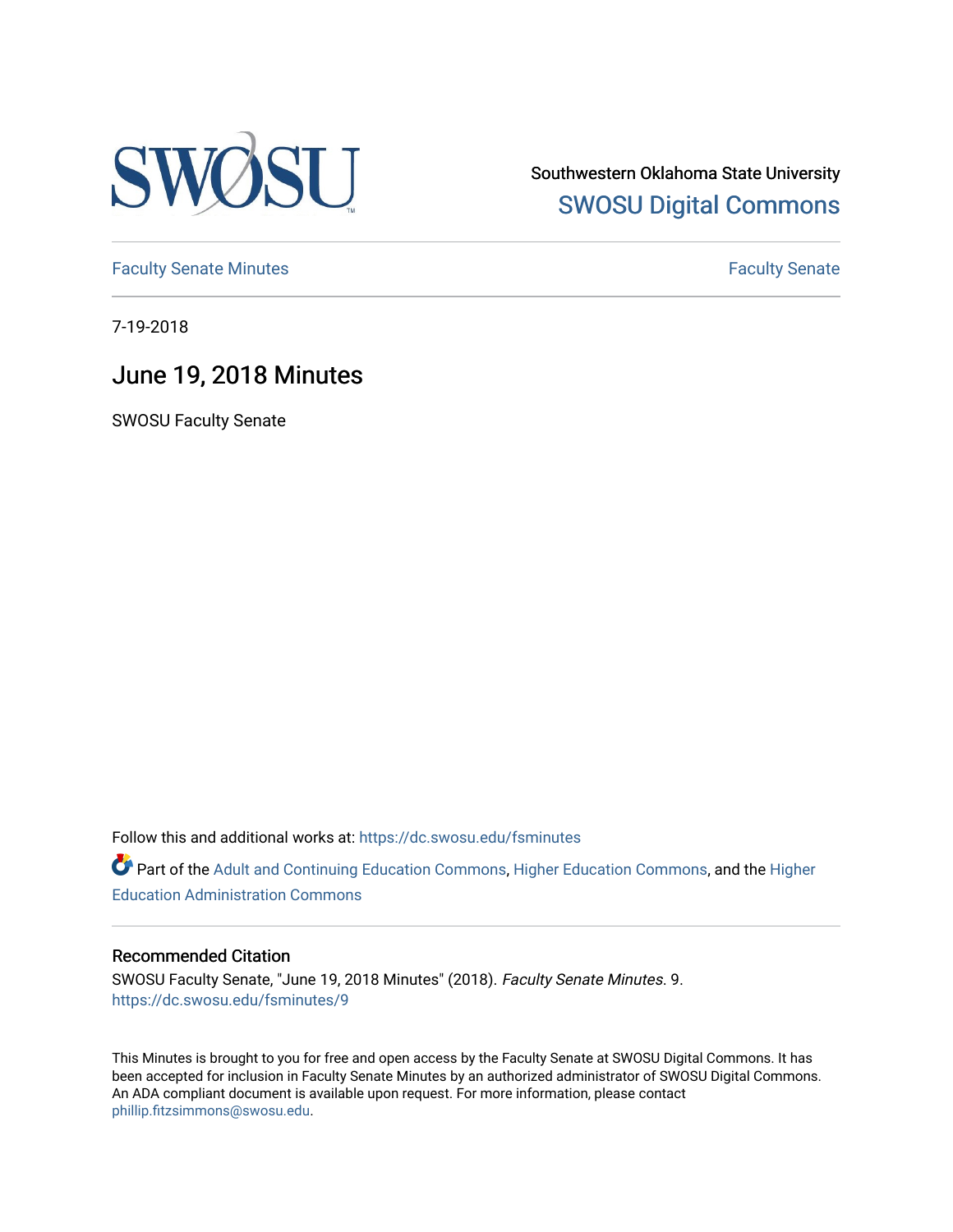# SWOSU Faculty Senate

June 19, 2018 Approved Minutes

- **I. Call to Order:** Faculty Senate President Amanda Smith-Chesley called the June meeting of the Faculty Senate to Order at 3:00 pm in HEC 213.
- **II. Establishment of a Quorum:** Wayne Anderson, Stephen Burgess, Rachel Davis (via Zoom), Tommye Davis (via Zoom), Jerry Dunn, Phillip Fitzsimmons, Swarup Ghosh, Meri Hix (via Zoom), Paul Hummel, Sunu Kodumthara, Brandy Chase, Jack Li, Scott Long, Jon Henrikson, Holly McKee, Allen Boyd, Kathy O'Neal, Kelly Logan, Ann Russell, Stephen Drinnon, Robin Jones, Amanda Smith, Tony Stein, Brian Rickel, Muatasem Ubeidat (via Zoom), Cheri Walker (via Zoom)
- **III. Certification of Substitutes:** Allen Boyd substituting for Evette Meliza (Education), Brandy Chase substituting for Sharon Lawrence (Allied Health), Stephen Drinnon substituting for Hardeep Saluja (Pharmaceutical Sciences), Jon Henrikson substituting for David Martyn (Chemistry and Physics), Kelly Logan substituting for Cynthia Pena (Language and Literature), Robin Jones substituting for Lisa Schroeder(Art, Communication and Theater), and Brian Rickel substituting for Karen Sweeney (Computer Science).
- **IV. Presentation of Visitors:** none.
- **V. Approval of Minutes:** Approved by unanimous voice vote.

### **VI. Procedural Matters**

- **A. Robert's Rules** It was decided to continue using modified Roberts Rules of order with no objections.
- B. **Archivist** Phillip Fitzsimmons was appointed archivist with no objections.
- **C. Parliamentarian** Scott Long will continue as parliamentarian with no objections.

### **VII. Announcements**

- A. President Amanda Smith-Chesley
	- 1. Executive Council Meeting of 6/11/2018
		- a) Revenue measures passed by state legislature in April's special session regarding pay raises for K-12 and career tech employees may face challenges if veto referendum efforts are successful
		- b) Gov. Fallin vetoed Constitutional Carry Bill (1212)
		- c) Pres. Beutler cautions against using state resources for political purposes. (See Chancellor Glen D. Johnson's memo "Guidelines for State System of Higher Education Officials and Employees—Primary, Runoff, and General Elections") – (sent in email via Randy Beutler)
		- d) Budget proposal to RUSO on June  $26<sup>th</sup>$  will include 4.9% increase on undergraduate tuition (approx. \$11/credit hour); priorities include covering health care costs, restoration of funds to academic programs, and possible pay raises
		- e) Enrollment is trending down (approx. 5%) for fall 2018 after 3 years of enrollment growth; task force urges faculty to encourage enrollment (The task force is made up of administration.)
		- f) SWOSU has been cleared from email blacklist; contact Karen Klein if issues occur with smaller servers
	- 2. Administrative Council of 6/11/2018
		- a) Summer enrollment is down 7.8% overall and 5.7% in credit hours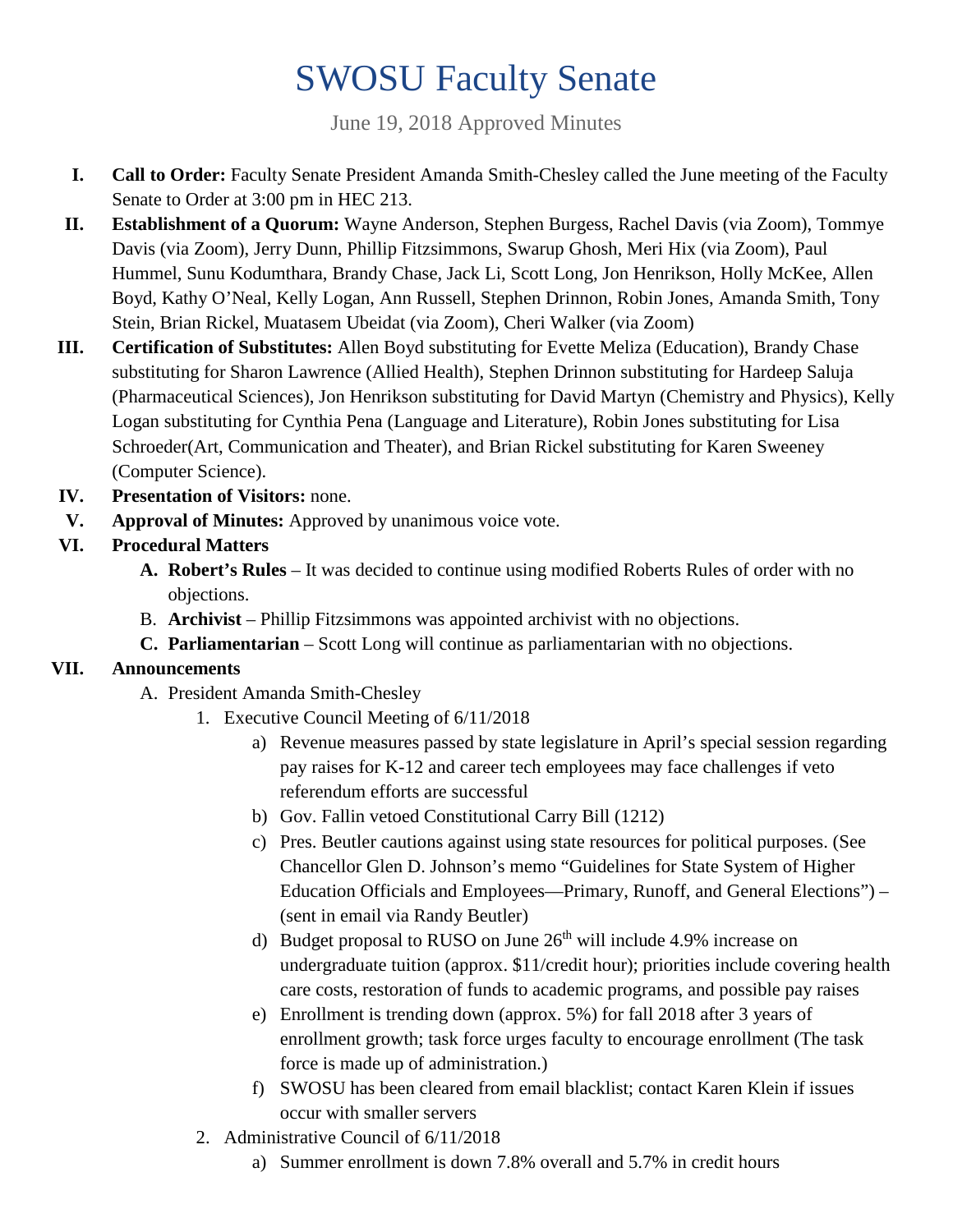- b) Assessment Center reports student evaluation response rate of 66% and evaluation of dean/chair response rate of 61% for Spring 2018
- c) Renovations and improvements to campus include completion of Mann Hall/dorm upgrades, new fitness equipment in Wellness, and parking lot repairs
- d) Campus Police offers active shooter response training
- e) Counseling Services offers gate-keeping training for suicide prevention
- f) Ellucian ERP system press release/kick-off held June  $19<sup>th</sup>$  9:00-10:30 a.m. in Student Center Ballroom
- g) Retirement celebration for Rick Skinner to be held Thurs. 6/28 from 2:00-4:00 p.m. in the PCR Admin Bldg. Rm 209
- h) NSO held on June 18 and July 16
- i) SWOSU Serves Saturday (Oct. 13) provides service learning opportunities for all students; contact Taler Alexander at NSO office
- j) Sayre 30/50/80 anniversary "A Walk Down Memory Lane" exhibit on display in Student Union lobby through Fri. June 22nd.
- 3. Meeting with Provost on 6/14/2017
	- a) Thank you to all who participated and assisted with commencement
	- b) Welcome to Joel Kendall, associate provost
	- c) Faculty handbook will be updated this fall
- B. Secretary/Treasurer Holly McKee
	- 1. Roll Sheet—please sign
	- 2. Treasurer's Report
		- a) Audit Report (Appendix A) Accepted by unanimous voice vote.
		- b) Banc First
			- (1) May Balance: \$1663.98
			- (2) Current Balance: \$1663.98
		- c) University Account
			- (1) May Balance: \$105.01
			- (2) Current Balance: \$105.01
- C. President-Elect Stephen Burgess: nothing to report.
- D. Past President Jerry Dunn: nothing to report.
- E. Student Government Representative Marshall Wallace: not present.

#### **VIII. Reports from Standing and Ad Hoc Committees:** none.

- **IX. Unfinished Business:** none.
- **X. New Business:** 
	- A. Please complete the preference sheet for Faculty Senate Committee Assignments (Appendix B). – Please return by July 10.
- **IX. Adjournment:** 3:19 pm
- **X. Next Meeting Tuesday, July 24th at 3:00 pm in HEC 213**

**Respectfully submitted,** 

**Amanda Smith, Faculty Senate President**

**Holly McKee, Faculty Senate Secretary**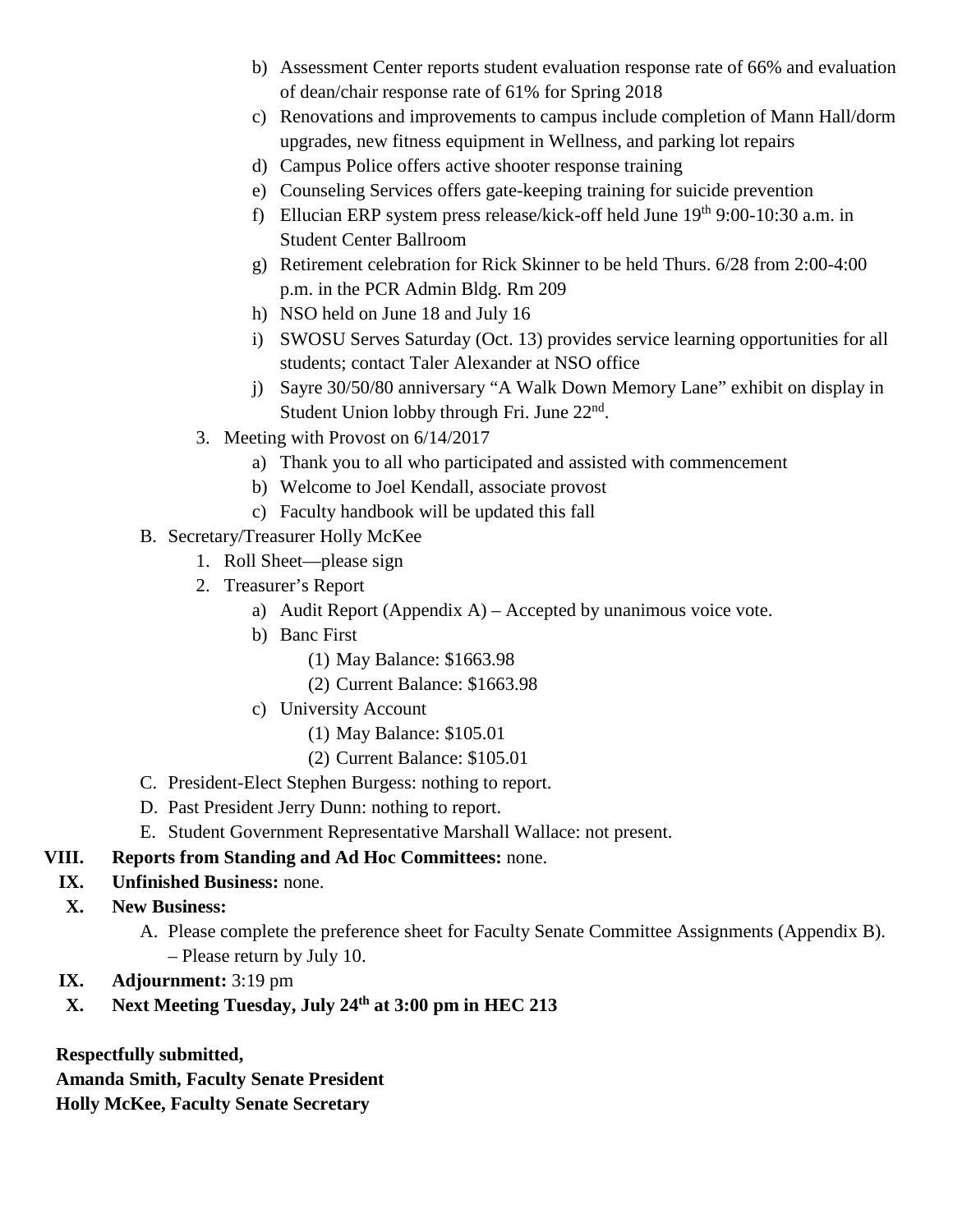### **Appendix A**

5/2/2018

To Whom It May Concern:

Audit Committee Review of Bank Accounts

On May 1, 2018 I reviewed the 2 accounts associated with the Faculty Senate of Southwestern Oklahoma State University.

Bank Account with BancFirst, Weatherford, OK

0450831153 **Balance 4/28/17 \$1,557.8** 

Balance 4/30/17 \$1775.28

Deposits from Dues \$865.00

Checks from expenses \$758.70

(Ck 2011 \$111.30 outstanding)

Reconciled balance \$1663.98

All receipts were verified and reconciled to statements, no exceptions noted.

Bank Account with SWOSU

Account number 7-07486-1651-561110

Balance 5/4/17 \$105.01 per Comptroller, Patricia Garcia

Balance 5/1/18 \$105.01 per Comptroller, Patricia Garcia

No activity for over 4 years.

Rita Y Hays, Audit Committee Chair

5/2/2018